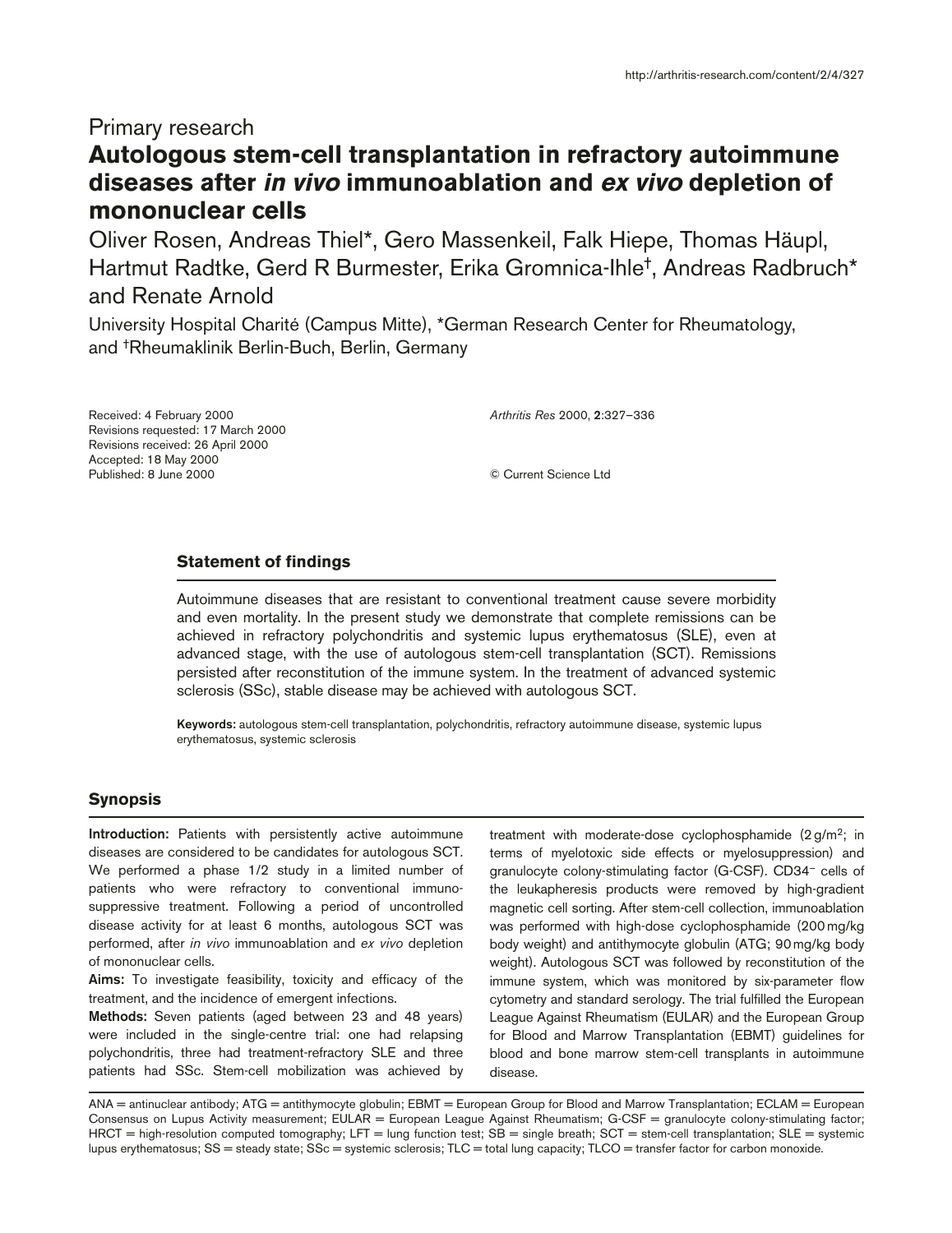**Results:** Among the seven patients studied, the patient with relapsing polychondritis and the patients with SLE were successfully treated and remained in complete remission during a follow up of 10–21 months. Remission persisted despite reconstitution of the immune system, resulting in high numbers of effector-/memory-type T-helper lymphocytes and increasing populations in the naïve T-cell compartment. Before autologous SCT, one of the patients with SLE had a long-lasting secondary antiphospholipid syndrome, with high anticardiolipin antibodies and thromboembolic events. After autologous SCT the antiphospholipid antibodies became negative, and no thrombosis occurred during follow up. Two of the patients with SSc were unaffected by treatment with autologous SCT for 6 or 13 months. The other patient with SSc died 2 days after autologous SCT because of cardiac failure.

During stem-cell mobilization with G-CSF, flares of autoimmune disease were seen in the patient with polychondritis and in one patient with SLE. The strategy utilized for depletion of CD34– cells led to a reduction by 4.5–5 log of contaminating CD3+ cells in the transplant. T-cell add-back was required in the patient with polychondritis and in one patient with SLE to provide a dose of  $1 \times 10^4$  CD3<sup>+</sup> cells/kg body weight for the transplant.

**Discussion:** *In vivo* immunoablation in combination with autologous SCT after *ex vivo* depletion of CD34– cells can

block the autoimmune process in relapsing polychondritis or SLE without incidence of severe infections. The remissions were achieved in patients with advanced disease that was refractory to previous intensive immunosuppressive therapy. The present results do not indicate that large-scale contamination of the stem-cell transplant with autoreactive cells after selection for CD34<sup>+</sup> cells occurred. After the preparative regimen, the application of G-CSF was avoided, because induction of flares of the autoimmune disease were noticed during the mobilization of stem cells. In SSc patients, distinct remissions were not observable after autologous SCT; the serological and clinical status did not improve. Follow-up periods of more than 12 months may be required to identify successful treatment with autologous SCT in SSc patients. Among the various autoimmune diseases the efficacy of autologous SCT appears to be dependent on the underlying pathophysiology. The results of the present phase 1/2 study suggest that patients with advanced stage SSc should not be treated with autologous SCT, until the reasons for the lack of response and the possible mortality due to cardiac complications are identified. The observation of flares of autoimmune disease after application of G-CSF emphasizes the need for critical evaluation of the role of G-CSF in immunoablative regimens.

## **Full article**

## **Introduction**

Refractory autoimmune diseases cause a high degree of morbidity and even mortality, although they are not considered to be malignant diseases. During treatment with conventional and experimental immunosuppression, patients can experience treatment-related morbidity without significant gain in quality of life. Autologous SCT is a novel experimental approach for treating patients with refractory autoimmune diseases [1]. Worldwide, 74 patients with severe autoimmune disease have thus far been treated in 22 centres [2]. Of these 74 patients, 38 received autologous SCT for treatment of rheumatic autoimmune diseases.

In the present study one patient with therapy-resistent polychondritis, three patients with advanced SLE and three patients with SSc qualified for an aggressive experimental therapy. After stem-cell mobilization all patients were treated with a rigorous immunosuppressive regimen including cyclophosphamide and ATG to achieve *in vivo* depletion of T cells and other mononuclear cells. The preparative regimen was followed by autologous SCT of CD34+ cells after an effective *ex vivo* depletion of mononuclear cells by high-gradient magnetic cell sorting in order to exclude contamination of the transplant with CD34– cells. The present phase 1/2 trial was aimed at

investigating the toxicity of this protocol and the incidence of infections. In addition, the efficacy of autologous SCT with respect to clinical and serological remissions and their duration was evaluated.

# **Patients and methods**

## **Patients**

All patients had long-lasting histories of severe and progressive disease without any signs of improvement under conventional immunosuppressive treatment. Inclusion criteria were defined as persistently active disease with poor prognosis and inadequate response to standard protocols (glucocorticoids and at least two different regimens of immunosuppressive drugs, such as intravenous cyclophosphamide 800–1000mg/application). Furthermore, the patients needed to have adequate function of all major organs in order to tolerate conditioning and transplantation. The exclusion criteria were infections and uncontrolled arrhythmia or congestive heart failure. Further exclusion criteria were as follows: ejection fraction below 50% determined by echocardiogram; lung function test (LFT; transfer factor for carbon monoxide [TLCO] <45%); glomerular filtration rate below 40ml/min or serum creatinine greater than 2.0mg/dl; hyperalimentation; and age greater than 59 years. The patients were included in the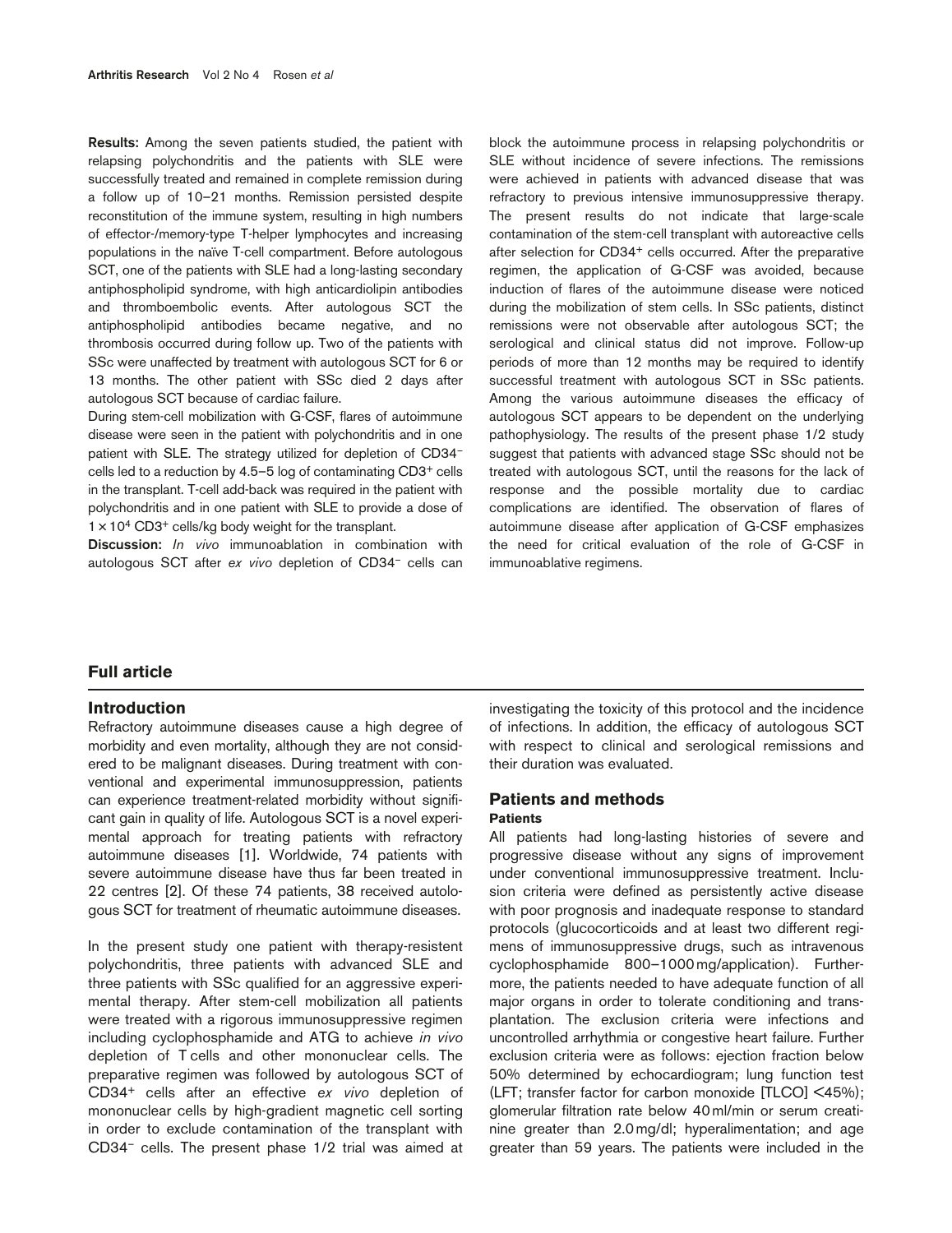trial only after written consent had been obtained. The present study on autologous SCT for refractory autoimmune diseases was approved by the state ethics committee.

### *Patient 1*

A 41-year-old female was admitted with relapsing polychondritis, which was first diagnosed in 1985. The disease was manifested by severe arthralgias, costosternal pain, vasculitis, scleritis, saddle nose and tracheal involvement; the patient had also sustained a life-threatening episode of pyoderma gangrenosum. Despite continuous and intensive conventional therapy for several years, no remission was achieved. During disease progression there was a risk of developing a tracheo-oesophageal fistula. The previous therapy regimens had included intravenous Ig, high-dose methylprednisolone, methotrexate, anti-CD4 antibody and intravenous cyclophosphamide (cumulative dose  $6.0 g/m<sup>2</sup>$ per month) with concomitant application of steroids. At admission, the daily dose of methylprednisolone was 30mg. Her Karnofsky score was 60%.

#### *Patient 2*

A 27-year-old female was diagnosed as having severe SLE at the age of 16 years. During the course of disease, erythema, arthralgia, myalgia, abdominal vasculitis, polyserositis, nephrotic syndrome and pericardial effusions had been observed. Despite consecutive treatments with high-dose methylprednisolone, hydroxychloroquine, azathioprine, intravenous cyclophosphamide (cumulative dose 2.8g/m2 per month), cyclosporine A, mycophenolate mofetile and daily doses of prednisolone of at least 30mg, the disease activity remained uncontrolled for 1.5 years before stem-cell therapy. The patient had been hospitalized for the 15 months before autologous SCT. Her Karnofsky score was 40% and her European Consensus on Lupus Activity measurement (ECLAM) score was 6.5. This patient had serum antibodies against doublestranded DNA (Table 1); she fulfilled the classification criteria of the American College of Rheumatology [3].

#### *Patient 3*

A 48-year-old female had had severe SLE since 1993. The disease manifested as polyserositis, arthralgias, peripheral neuropathy, nephrotic syndrome, pericardial effusions and ventricular tachycardia (the latter was treated with propanolol). Treatment had included highdose methylprednisolone, hydroxychloroquine, azathioprine, methotrexate, intravenous Ig, monthly intravenous cyclophosphamide (cumulative dose 2.7g/m2 per month) and mycophenolate mofetile. At admission, the patient was under treatment with prednisolone (20mg/day) and oral morphium sulphate (120mg/day). Her Karnofsky score was 60% and her ECLAM score was 6. This patient had serum antibodies against double-stranded DNA (Table 1); she fulfilled the classification criteria of the American College of Rheumatology [3].

#### *Patient 4*

A 37-year-old male had been diagnosed with SLE in 1989, with a nephrotic syndrome and oral lesions, erythema, arthralgias, and cardiac and pulmonary involvement. Despite treatment with prednisolone, azathioprine, intravenous cyclophosphamide (cumulative dose 7.3g/m2) and high-dose methylprednisolone, the nephrotic syndrome (histology indicated lupus nephritis of World Health Organization grade IV) and other manifestations had not improved, and the ventricular arrhythmia (multiple couplets, one triplet, multiple bigemini) remained uncontrolled. At admission, the dose of prednisolone was 100mg/day. His Karnofsky score was 70% and his ECLAM score was 10. This patient had serum antibodies against doublestranded DNA (Table 1); he fulfilled the classification criteria of the American College of Rheumatology [3].

#### *Patient 5*

A 23-year-old female was first diagnosed as having diffuse SSc at age 12 years. During the course of disease, microstomia, xerostomia, arthralgias, dysphagia, cutaneous necrosis with Raynaud's phenomenon and the onset of lung fibrosis (by high-resolution computed tomography [HRCT] scan; LFTs – total lung capacity [TLC] 72.6%, residual volume [as percentage of TLC] 127%, single breath (SB) TLCO 61.8%) had occurred. Progression of disease was observed under consecutive treatment periods with D-penicillamine, prednisolone, azathioprine, cyclosporine A, oral cyclophosphamide for 12 months (cumulative dose 3.8g/m2) and dapsone. Treatment at admission was only symptomatic and without steroids. Her Karnofsky score was 60% and her skin score was 19.

#### *Patient 6*

A 25-year-old male was diagnosed with diffuse SSc in 1995 with microstomia, arthralgias, dysphagia, cutaneous necrosis with Raynaud's phenomenon, and onset of lung fibrosis (by HRCT scan; LFTs – TLC 93.2%, residual volume [in percentage of TLC] 159%, TLCO-SB 86.2 %). His finger mobility was severely limited, and he had lost 10kg in weight since 1997. Treatment had included prednisolone, azathioprine and symptomatic therapy. At admission, the daily dose of prednisolone was 5mg. His Karnofsky score was 60%, and his skin score was 30. In this patient steroids were applied due to the rapid progression of the disease.

#### *Patient 7*

A 45-year-old female had diffuse SSc that was first diagnosed in 1996. During the preceding 6 months she had lost 13kg in weight, presumably due to oesophageal involement. Further manifestations were microstomia, xerostomia, arthralgias, Raynaud's phenomenon, cutaneous necrosis, intermittent tachyarrhythmia and the onset of lung fibrosis (by HRCT scan; LFT – TLC 71.1%, residual volume [in percentage of TLC] 182%, steady-state (SS)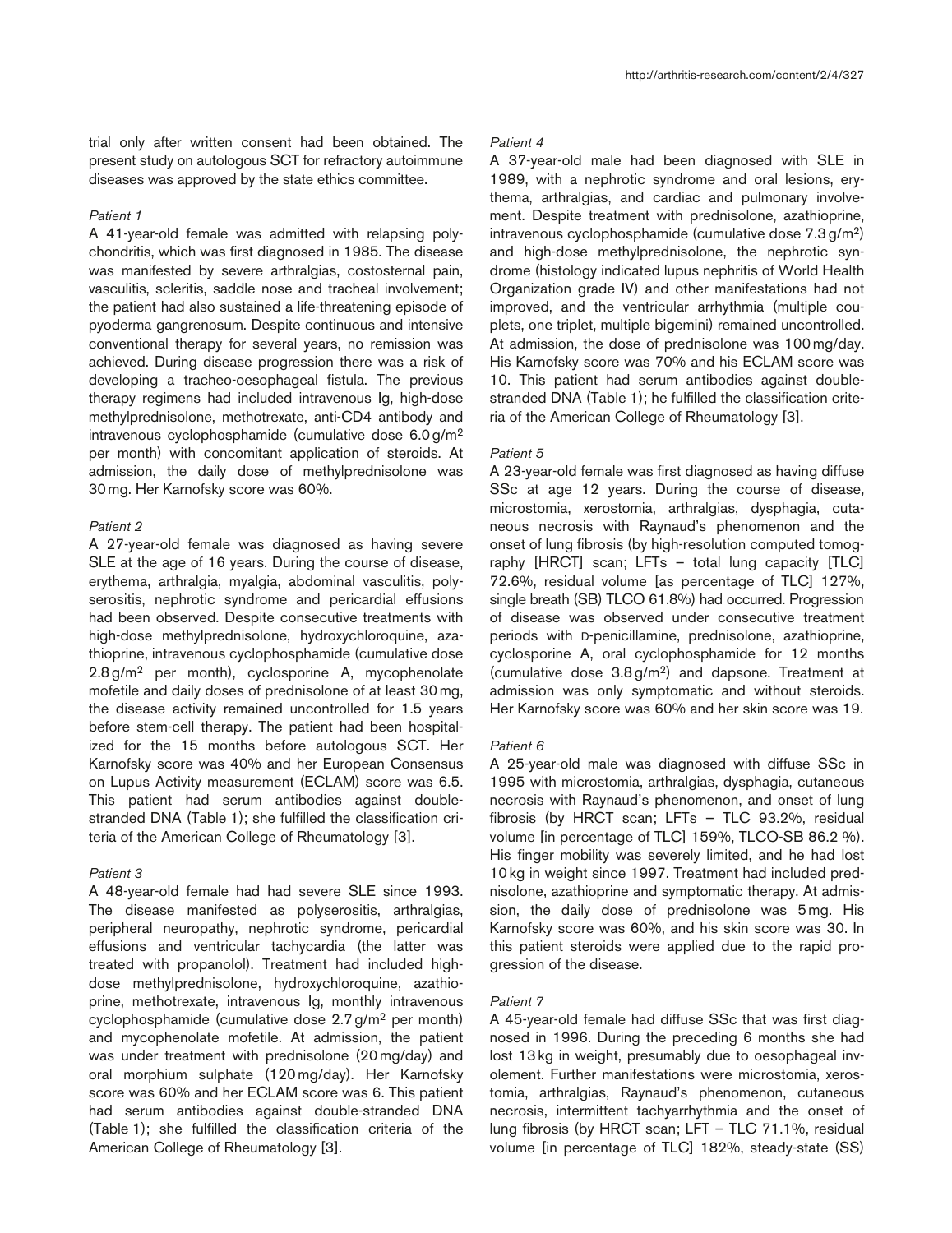| Table 1                           |                       |                      |                                                                                                                                                                                       |                                                                                                                                                        | Clinical outcome and treatment-related morbidity of patients with polychondritis or SLE in complete remission                                                                              |                                                                                                        |                                            |                                                                        |                                               |                                                                                                                                                                                                                                                                                                                               |
|-----------------------------------|-----------------------|----------------------|---------------------------------------------------------------------------------------------------------------------------------------------------------------------------------------|--------------------------------------------------------------------------------------------------------------------------------------------------------|--------------------------------------------------------------------------------------------------------------------------------------------------------------------------------------------|--------------------------------------------------------------------------------------------------------|--------------------------------------------|------------------------------------------------------------------------|-----------------------------------------------|-------------------------------------------------------------------------------------------------------------------------------------------------------------------------------------------------------------------------------------------------------------------------------------------------------------------------------|
| Patient*                          | Follow up<br>(months) | ANA <sup>+</sup>     | stranded DNA <sup>+</sup><br>$ELISA* (U/m)$<br>Anti-double-<br>CL-IF                                                                                                                  | Cardiolipin <sup>+§</sup><br>IgG/IgM<br>(U/m)                                                                                                          | Other parameters <sup>+</sup>                                                                                                                                                              | Complement<br>(md/dl)<br>C3/C4                                                                         | $\ln(\text{deg}(q)$<br>dosage<br>Steroid   | score $(96)^+$<br>Karnofsky                                            | ECLAM<br>score <sup>+</sup>                   | Side effects during<br>immunoablation                                                                                                                                                                                                                                                                                         |
| 41 years/1985<br>PC/female/       | $\overline{21}$       | relevance<br>ž       | relevance<br>$\frac{1}{2}$                                                                                                                                                            | relevance<br>$\frac{1}{2}$                                                                                                                             | pain, arthralgias<br>involvement,<br>costosternal<br>Complete<br>resolution<br>Tracheal                                                                                                    | relevance<br>$\frac{1}{2}$                                                                             | ნ<br>დ⊣ ო                                  | 100<br>$\stackrel{\textstyle \bigcirc}{\phantom{}_{\textstyle \circ}}$ | relevance<br>ş                                | Reactivation of gastrointestinal<br>Interstitial pneumonia and<br>SIRS**: WHO grade IV<br>capillary leakage<br>Local infection<br>ulcer<br>$\frac{0}{0}$                                                                                                                                                                      |
| 27 years/1987<br>2<br>SLE/female/ | $\frac{0}{1}$         | Negligible<br>1:5120 | $518 / 1:64$<br>$\downarrow$<br>$\downarrow$<br>$\heartsuit$                                                                                                                          | $\overline{3}$<br>$\begin{array}{c} 7 \\ 4 \end{array}$<br>$\overline{3}$<br>$\overset{\text{\tiny 0}}{\overset{\text{\tiny 0}}{\scriptstyle \infty}}$ | $\oslash$                                                                                                                                                                                  | $\Xi \rightarrow \Xi$<br>$\frac{1}{8}$ $\rightarrow$ $\frac{1}{2}$                                     | $\frac{10}{50}$ ს                          | $\frac{4}{5}$ $\rightarrow$ $\frac{5}{5}$                              | $\frac{5}{6}$ $\rightarrow$ $\alpha$          | Septicaemia and pneumonia in<br>Flares of disease (abdominal<br>aplasia: WHO grade I<br>vasculitis, arthralgias,<br>SIRS**: WHO grade IV<br>serositis)                                                                                                                                                                        |
| 48 years/1993<br>SLE/female/<br>ო | $\frac{6}{1}$         | 1:5120<br>1.80       | 5040/1:128<br>$\begin{array}{ccccc} &\downarrow & &\downarrow \\ & \downarrow & & \oslash \\ \text{Cult-off} & \oslash & \end{array}$                                                 | $\frac{88}{379}$<br>$\frac{379}{58}$<br>$\frac{379}{58}$                                                                                               | $\overset{\circ}{\text{e}} \overset{\circ}{\text{e}} \rightarrow \text{O}$                                                                                                                 | $\overline{4} \rightarrow \overline{5}$<br>$\begin{array}{c}\n 122 \\  \rightarrow \ 64\n \end{array}$ | $\stackrel{\textstyle \mathsf{Q}}{\sim}$ 4 | $\frac{6}{9}$ $\rightarrow$ $\frac{5}{9}$                              | $\circ \rightarrow \circ$                     | SIRS**: WHO grade IV<br>Liver haematoma:<br>WHO grade II<br>Local infection<br>Septicaemia                                                                                                                                                                                                                                    |
| 37 years/1989<br>SLE/male/<br>4   | $\frac{0}{1}$         | 1:2560<br>1:160      | 976 /1:128<br>$\begin{array}{ccccc}\n\downarrow & & \downarrow & & \downarrow \\ \downarrow & & \oslash & & \swarrow & \oslash \\ \downarrow & & \oslash & & \oslash & & \end{array}$ | $\overline{3}$<br>156<br>$\rightarrow$<br>33<br>$\overline{3}$<br>$\rightarrow$                                                                        | Proteinuria<br>8.8 g/day<br>$0.8$ g/day<br>$\alpha$ -Ro /<br>$\alpha$ -La <sup>+</sup><br>$\rightarrow \oslash$                                                                            | ζb<br>22<br>$\rightarrow$<br>441<br>120<br>$\rightarrow$                                               | $\frac{8}{10}$ מ                           | $R \rightarrow \frac{5}{2}$                                            | $\stackrel{\circ}{\sim}$ $\rightarrow$ $\sim$ | SIRS**: WHO grade IV                                                                                                                                                                                                                                                                                                          |
|                                   |                       |                      | assay; SIRS, systemic inflammatory response syndrome; WHO, World Health Organization.<br>*Characteristics: number/disease/sex/age/year of diagnosis.                                  |                                                                                                                                                        | was 118 iU/ml. <sup>s</sup> The cut-offs for IgG and IgM anticardiolipin were 48 and 44 U/ml, respectively. "Doses corresponding to prednisolone equivalents. **SIRS due to application of |                                                                                                        |                                            |                                                                        |                                               | *Values above the arrow represent the admission values and those below the arrow represent the present status. *ELISA cut-off<br>cyclophosphamide and ATG. CL-IF, <i>Crithidia luciliae</i> immunofluorescence; PC, relapsing polychondritis; DIC, disseminated intravascular coagulation; ELISA, enzyme-linked immunosorbent |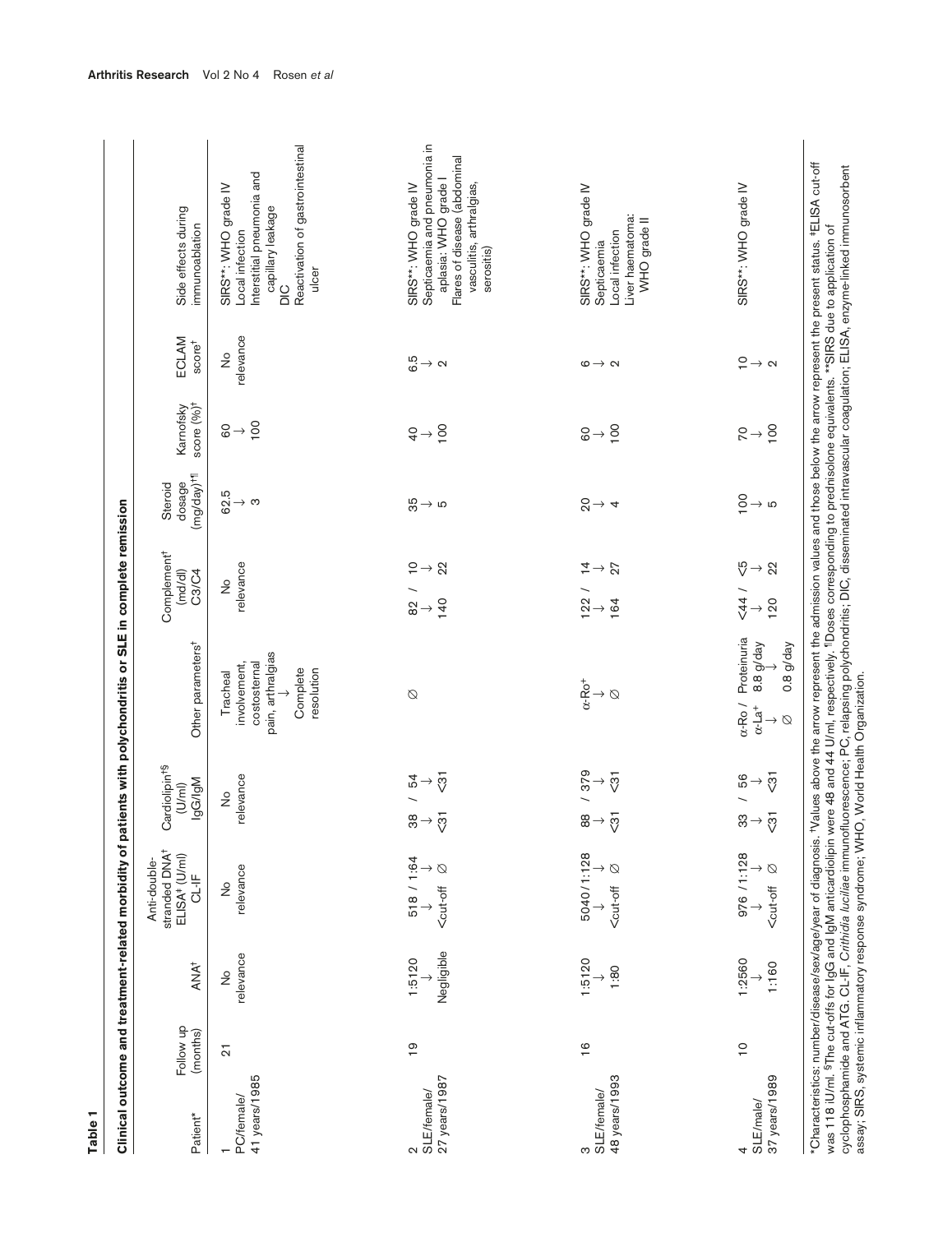TLCO 47.3%), but she had normal echocardiography (ejection fraction 60%). Despite pretreatment with prednisolone, methotrexate, mycophenolate mofetile, azathioprine and one course of intravenous cyclophosphamide (cumulative dose  $0.7 g/m<sup>2</sup>$ ), progression of disease continued. During hospitalization before autologous SCT, the patient was treated with prednisolone 30mg/day. Her Karnofsky score was 40% and her skin score was 32. In this patient steroids were applied due to the rapid progression of the disease.

#### **Specific antibodies and cytometry**

Disease-related autoantibodies in SLE and SSc were analyzed at admission and regularly during follow up. Monolayers of Hep-2 cells (Bios GmbH, Gräfelfing/Munich, Germany) were used to detect antinuclear antibodies (ANAs) by indirect immunofluorescence. Anti-doublestranded DNA antibodies were identified by indirect immunofluorescence on *Crithidia luciliae* and by enzymelinked immunosorbent assay as previously described [4]. Autoantibodies against extractable nuclear antigens (Sm, U1RNP, Ro/SS-A, La/SS-B, Scl-70, Jo-1, centromere) and anticardiolipin antibodies were analyzed using enzyme-linked immunosorbent assay (IMTEC Immundiagnostika GmbH, Zepernick, Germany).

Antibodies conjugated to phycoerythrin, fluorescein or biotin, and conjugated to peridinin-chlorophyll protein were obtained from Becton Dickinson (Heidelberg, Germany) and Pharmingen (Hamburg, Germany). For cytometry, anti-CD45RO (clone UCHL-1) was coupled to Cy5 (Amersham, Braunschweig, Germany), according to the manufacturer's instructions. Cell staining and flow cytometry were performed using standard protocols on freshly prepared peripheral blood mononuclear cells. The cells were analyzed using a dual-laser, six-parameter FACSCalibur flow cytometer (Becton Dickinson, Heidelberg, Germany); the data were evaluated using commercial software (Becton Dickinson). UCHL-1 (anti-CD45RO) was a generous gift from Imperial Cancer Research Technology (London, UK).

#### **Stem-cell mobilization and collection**

In all patients mobilization of stem cells was achieved with cyclophosphamide at 2g/m2. After 5 days, G-CSF (10µg/kg body weight) was administered daily, until harvest of CD34<sup>+</sup> cells. Leukapheresis was performed when the leucocyte numbers had reached  $4.0 \times 10^9$ /l. If required, leukapheresis (Cobe Spectra; Cobe BCT, Lakewood, CO, USA) was repeated until a minimum number of  $4 \times 10^6$  CD34<sup>+</sup> cells/kg body weight had been collected for the transplants.

#### **Engineering of transplants**

Removal of CD34– leucocytes from the stem-cell transplant was performed by selection for CD34+ cells through high-gradient magnetic cell sorting, using a CliniMacs™ device (Miltenyi Biotec GmbH, Bergisch Gladbach, Germany) [5–7]. If required, CD3+ cells from the CD34– fraction were additionally supplied to the purified CD34+ cells to transplant a minimum of  $1.0 \times 10^4$ /kg body weight CD3+ cells. Until transplantation the CD34+ cell suspensions were cryopreserved with 5 vol% dimethyl sulphoxide.

#### **Preparative regimen and autologous stem-cell transplantation**

The preparative regimen consisted of 200mg cyclophosphamide/kg body weight (days  $-5$  to  $-2$ ) and ATG (rabbit; obtained from Fresenius, Bad Homburg, Germany) 90mg/kg body weight (days –4 to –2) [8]. During ATG treatment 500mg methylprednisone was administered twice a day. The median time interval between cyclophosphamide for mobilization of stem cells and autologous SCT was 38 days (range 29–61 days). Supportive care was provided, according to standard protocols for allogeneic bone marrow transplantation, including isolation of the patient and prophylaxis against infection. Substitution of Igs (10g every other week) was applied to avoid hypoimmunoglobinaemia, and was ended in all patients after 6 months.

#### **Evaluation of response**

The function of the organs involved was monitored by technical examinations. Apart from the the clinical course, serological parameters were evaluated (ie ANAs, antidouble-stranded DNA, Scl-70 and other extractable nuclear antigens). Activity of SLE was determined by the ECLAM score [9]. For SSc the skin score was used [10]. Therapeutic response was defined as 50% improvement in clinical and serological parameters. Complete remission was defined as normalization without clinical symptoms of disease. The trial fulfilled the EBMT/EULAR guidelines for blood and bone marrow stem-cell transplants in autoimmune diseases [11].

#### **Results**

#### **Preparation of stem cells**

For mobilization of stem cells one leukapheresis was sufficient in five out of seven patients; only patients 2 and 3, both with SLE, needed two procedures to collect the number of CD34+ cells required for transplant engineering. The median number of CD34+ cells collected was 14.1×106 CD34+ cells/kg body weight (range 4.7–70.0×106 CD34+ cells/kg body weight). After enrichment for CD34<sup>+</sup> cells by using the CliniMacs<sup>™</sup> device, the transplants contained a median of  $6.1 \times 10^6$ CD34<sup>+</sup> cells/kg body weight (range  $2.4 - 7.3 \times 10^6$  CD34<sup>+</sup> cells/kg body weight). The *ex vivo* purging procedure led to a reduction in contaminating mononuclear cells by 4.5–5 log, resulting in 1.0×104 CD3+ cells/kg body weight (range  $0.3-1.6 \times 10^4$  CD3<sup>+</sup> cells/kg body weight). Due to this effective strategy, patients 1 and 4 needed a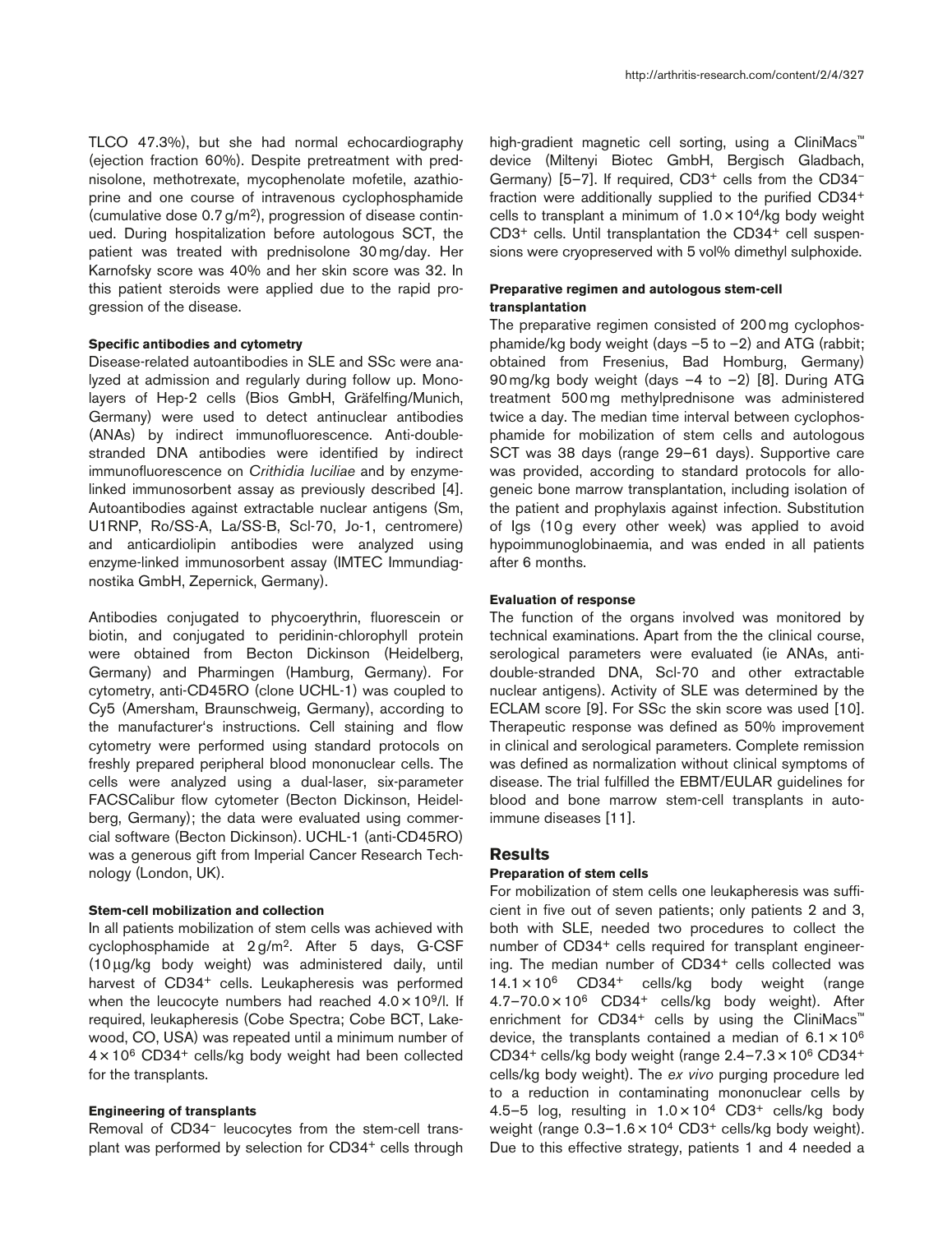T-cell add-back to provide a dose of  $1 \times 10^4$  CD3<sup>+</sup> cells/kg body weight in the transplant.

One day after the first application of G-CSF for stem-cell mobilization, severe arthralgias were observed in patient 1 (with polychondritis), suggesting a flare of the autoimmune disease. Patient 3 with SLE showed Raynaud's phenomenon and athralgias after the first day of G-CSF treatment. On day 7, she developed pericardial and pleural effusions, followed by ventricular arrhythmia with atrial fibrillation on day 10 of G-CSF application, presumably related to activation of the autoimmune process. The cardiac condition disappeared under digoxin. Patient 7 with SSc had a reactivation of haemorrhagic oesophagitis, which vanished upon specific treatment. Febrile periods of unknown origin were observed in patients 1 and 7. The symptoms disappeared after the application of high-dose steroids, which could be reduced gradually.

#### **Immunoablation and reconstitution of the immune system**

During the immunoablative regimen, autologous SCT and haematological reconstitution the median period of hospitalization of the patients was 34 days (range 30–71 days). Reconstitution of granulocytes and platelets occurred rapidly within 2 weeks in all patients. After autologous SCT, the absolute number of nucleated cells reached  $1.0 \times 10^9$ /l on median day +14 (range day +12 to day +16). The platelet count was  $50 \times 10^9$ /l on median day  $+12$  (range day  $+9$  to day  $+15$ ). At day  $+20$  after autologous SCT, patients 5 and 6 (with SSc) showed rapid recovery of up to approximately  $0.8 \times 10^9$ /l T lymphocytes or natural killer cells in the peripheral blood. The median number of platelet transfusions applied during bone marrow aplasia was 5 units (range 2–10). A median of 10 units (range 6–17) of red blood cells were administered.

In the immunoablative phase, systemic inflammatory response syndrome occurred in patients 1–6 during the first infusion of ATG. Severe athralgias and pleural effusion were observed in patient 2; during septicaemia, although she was still in aplasia after autologous SCT, arthritis and abdominal vasculitis were noted. The side effects were interpreted as flares of the autoimmune disease (Table 1). Remission was achieved by high-dose steroids. For up to 2 months after autologous SCT, the absolute counts of CD4+ cells remained below the limit of detection in all patients, and reached pretransplantation levels 4–6 months later (data not shown). Almost all CD4+ cells detectable during the second phase of reconstitution (2–5 months after autologous SCT) were CD45RA–/CD45RO+ memory/effector cells (Table 2). The activation marker HLA-DR was expressed on up to 50% of these cells in patient 1, and approximately 20% in patient 2 (data not shown). The transient appearence of activated memory/ effector cells was in concurrence with viral or bacterial infections (interstitial pneumonia, localized infections of the

perianal region and of the urinary tract in patient 1, and a *Streptococcus mitis* pneumonia in patient 2). Naïve CD4+/CD45RA+/CD45RO– cells were nearly undetectable in patients 1–4 until 6 months after autologous SCT.

For CD8+ lymphocytes, an early transient rapid expansion was observed in patients 2 and 3 within 2 months after autologous SCT. During the follow up of 10 and 6 months, respectively, the absolute numbers of CD8+ cells declined in these patients, but recovered later and remained at levels fourfold to 10-fold higher than before autologous SCT (Table 2). In patient 1 the absolute number of CD8<sup>+</sup> cells was low during the first 7 months, but had increased fivefold at 1 year after autologous SCT in comparison with the status at admission.

**Clinical outcome after autologous stem-cell transplantation** With a follow up between 6 and 21 months, the four patients with polychondritis or SLE were in remission, as defined by the disappearance of any clinical symptoms of disease. The physical ability of these patients had improved continuously, as shown by the Karnofsky index and the ECLAM scores (Table 1). In the SLE patients, the disease-related autoantibody titres (ANAs, anti-doublestranded DNA, cardiolipin) declined to within the normal range. In patient 3 the increased cardiolipin antibody titre was reduced to normal for the first time since August 1996 and remained low to the last date of follow up (February 2000). Despite the withdrawal of propanolol and the reduction in prednisolone dose, ventricular arrythmias were no longer observed. In patient 4, who was suffering from nephrotic syndrome when admitted, the proteinuria improved dramatically after autologous SCT. In addition, patient 4 had a fresh deep venous thrombosis of the leg combined with symptomatic pulmonary embolism at admission, which improved after autologous SCT; anticoagulation therapy has been continued for safety reasons. It was possible to reduce the application of corticosteroids gradually in all patients.

Patients 5 and 6 (with SSc) had neither clinical nor serological improvement (Table 3), although progression of the disease was not observable. In the LFT no major alterations were detectable, and the skin score remained stable. In both patients, Raynaud's phenomenon improved after autologous SCT only in warm climates. Against medical advice patient 5 became pregnant during reconstitution of the immune system and gave birth to a healthy child 14 months after autologous SCT. In patient 7 (with SSc), clinical and serological progression (weight loss of 2kg or 5% of body weight and a fourfold increase in ANA titres) was observed after moderate-dose cyclophosphamide and G-CSF for stem-cell mobilization. During immunoablation, fluid retention led to a weight gain of 7kg within 1 week and to the occurrence of plural effusions. Transiently, she was stablilized at a significantly reduced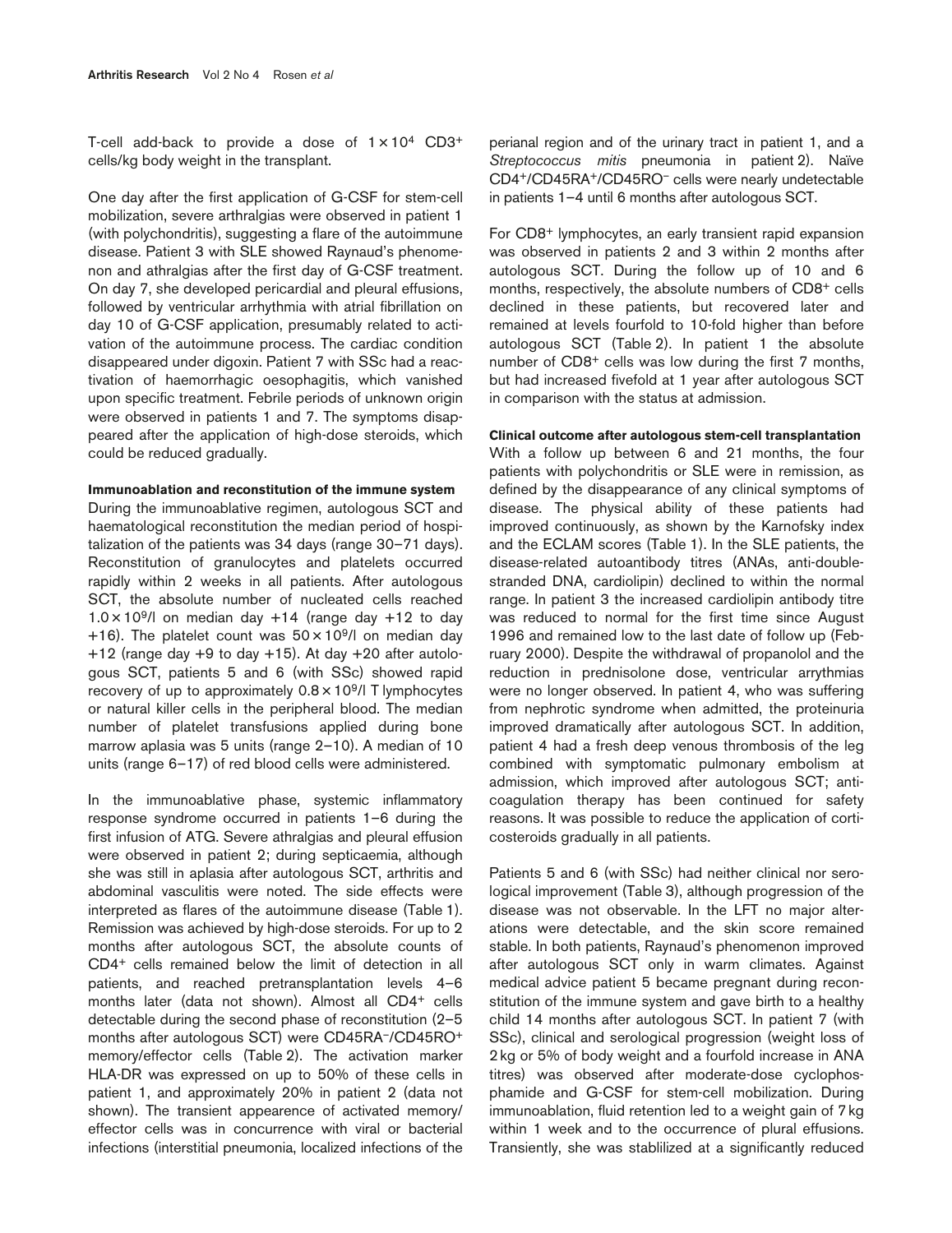#### **Table 2**

#### **Reconstitution of the immune system**

|                        |                                         |        | T-cell populations <sup>+</sup> | CD4 <sup>+</sup> cell subpopulations (%) |                 |  |
|------------------------|-----------------------------------------|--------|---------------------------------|------------------------------------------|-----------------|--|
| Patient*               | Time course<br>(months after admission) | $CD4+$ | $CD8+$                          | CD45RA-/CD45RO+                          | CD45RA+/CD45RO- |  |
| 1                      | Admission                               | 308    | 91                              | 68                                       | 15              |  |
| Polychondritis/female/ | 5                                       | 4      | $\overline{2}$                  | 98                                       | 0               |  |
| 41 years/1985          |                                         | 300    | 11                              | 70                                       | 15              |  |
|                        | 12                                      | 392    | 470                             | 40                                       | 50              |  |
| $\overline{2}$         | Admission                               | 130    | 17                              | 40                                       | 50              |  |
| SLE/female/27 years/   | 5                                       | 71     | 551                             | 95                                       | 3               |  |
| 1987                   | 7                                       | 149    | 427                             | 93                                       | 4               |  |
|                        | 10                                      | 227    | 239                             | 60                                       | 20              |  |
| 3                      | Admission                               | 30     | 42                              | 68                                       | 18              |  |
| SLE/female/48 years/   | 3                                       | 30     | 129                             | 99                                       | 0               |  |
| 1993                   | 4                                       | 86     | 346                             | 89                                       | 7               |  |
|                        | 6                                       | 265    | 179                             | 62                                       | 25              |  |
| $\overline{4}$         | Admission                               | 73     | 98                              | 52                                       | 27              |  |
| SLE/male/37 years/     | 2                                       | 76     | 600                             | 95                                       | 0               |  |
| 1989                   | 3                                       | 19     | 118                             | 88                                       | $\mathbf 0$     |  |

\*Characteristics: disease/sex/age/year of diagnosis. †T-cell populations determined by flow cytometry; number of cells/µl blood.

#### **Table 3**

#### **Clinical course and treatment-related morbidity in patients with SSc not responding to autologous SCT**

| Patient*                      | Follow-up<br>(months) | ANA <sup>+</sup>       | Anti-double-<br>stranded DNA:<br>$ELISA^{++}$ ( $iU/ml$ ) | $ScI$ $70^{\dagger}$ | Steroid<br>dosage<br>$(mq/day)^{+S}$ | Karnofsky<br>score<br>$(9/6)$ <sup>+</sup> | Skin score <sup>+</sup> | Side effects<br>during<br>immunoablation                                         |
|-------------------------------|-----------------------|------------------------|-----------------------------------------------------------|----------------------|--------------------------------------|--------------------------------------------|-------------------------|----------------------------------------------------------------------------------|
| 5<br>Female/23 years/<br>1987 | 13                    | 5120<br>◡<br>2560      | 2.8<br>None                                               | +<br>$\hbox{ }$      | Refused<br>steroids                  | 60<br>60                                   | 19<br>19                | SIRS <sup>1</sup> : WHO grade II<br>Isolated reduction of<br>F VII to 3% (Q 21%) |
| 6<br>Male/25 years/<br>1995   | 6                     | 5120<br>2560           | None<br>◡<br>None                                         | +<br>$\ddot{}$       | 20<br>20                             | 70<br>70                                   | 30<br>30                | SIRS <sup>1</sup> : WHO grade II                                                 |
| 7<br>Female/45 years/<br>1996 | None                  | 2560<br>◡<br><b>NE</b> | None<br>◡<br><b>NE</b>                                    | $\,{}^+$<br>ΝE.      | 30<br><b>NE</b>                      | 40<br><b>NE</b>                            | 32<br>◡<br><b>NE</b>    | Fluid retention during<br>preparative regimen                                    |

\*Characteristics: sex/age/year of diagnosis. †Values above the arrow represent the admission values and those below the arrow represent the present status. <sup>‡</sup>ELISA cut-off was 118 iU/ml. <sup>§</sup>Doses corresponding to prednisolone equivalents. <sup>¶</sup>SIRS due to application of cyclophosphamide and ATG. ELISA, enzyme-linked immunosorbent assay; F VII, blood clotting factor VII; NE, not evaluable; Q, Quick's value (reciprocal value of prothrombin time of the test sample compared with that of normal plasma as percentage); SIRS, systemic inflammatory response syndrome; WHO, World Health Organization.

level of performance status before the onset of ventricular tachycardia and subsequent electromechanical uncoupling. She died on day +2 after autologous SCT due to cardiac failure, although no signs of cyclophosphamideinduced cardiotoxicity were observed during autopsy. The postmortem histology revealed an advanced stage of pulmonary fibrosis, with all the signs of cor pulmonale.

## **Discussion**

The present study was conducted to evaluate the efficacy of autologous SCT in treatment-refractory autoimmune disease. After a median follow up of 14 months (range

10–21 months) four patients with polychondritis or SLE are in clinical remission. Following the immunoablative regimen, including cyclophosphamide, ATG and steroids, the disease-specific titres of autoantibodies became negative in patients 2–4, who had SLE. No symptoms of recurrent autoimmune reactivity have been detected in these patients. Obviously, the rigorous regimen of immunoablation, consisting of high-dose cyclophosphamide in combination with ATG, was successful in achieving rather complete aplasia. This combination increased the efficacy of immunoablation in comparison with that achieved by other studies [12,13], by grossly reducing the number of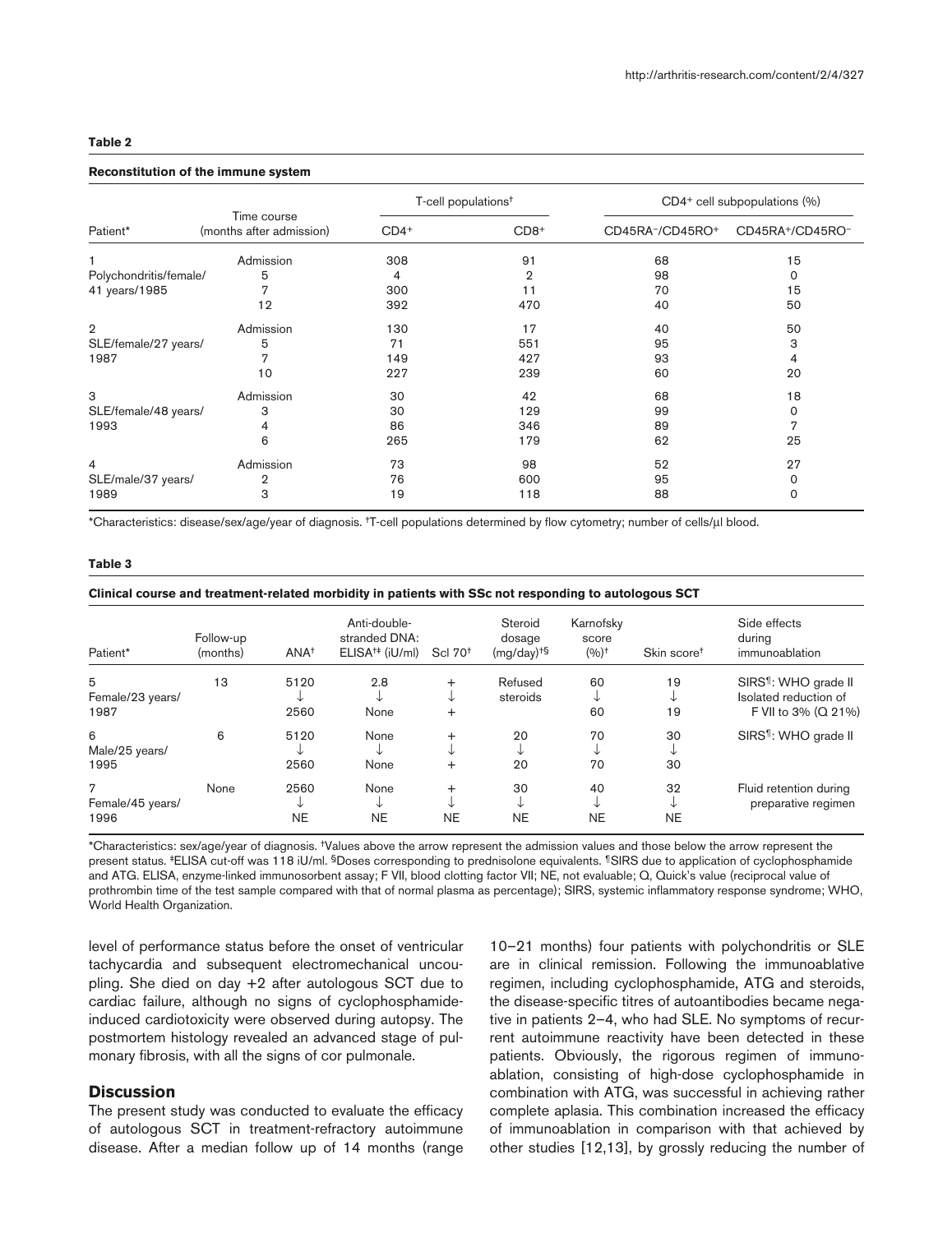autoreactive immune cells. Plasma cells can be found resting in bone marrow for more than 90 days [14], and apparently were eliminated in the patients with SLE in the present study under treatment with ATG, presumably by the recognition of specific surface antigens by immunoglobulins of the ATG.

Side effects during immunoablation may be severe, and flares of the autoimmune disease are particularly detrimental to the patient's condition. Comparable with a previously reported observation of the induction of flares by G-CSF in a patient with rheumatoid arthritis [15], in the present trial flares of SLE were diagnosed in patient 2 who was in aplasia after the immunoablative regimen (Table 1). Flares may be attributed to 'cytokine-primed' clinical situations in which G-CSF is released from macrophages and residual lymphocytes during bone marrow aplasia. Flares can be controlled by high-dose steroids. After gradual reduction in the dose of steroids and without further treatment of patients 1–4, recurrence of the flares was not observed during the follow up of more than 12 months. The flares that occurred in patient 2, in aplasia and during septicaemia, may represent a 'burn-out' of autoreactivity in terms of an exhaustion of mediators participating in autoimmunity. In order to avoid the induction of flares, G-CSF was not applied after termination of the immunoablative regimen and during the phase of haematological reconstitution.

In a previous study in five patients with haematological malignancies or solid tumours and concomitant refractory autoimmune disease, who were treated by autologous SCT [13], the disease persisted or relapsed within 3 months. In that investigation the transplantations were performed without *in vivo*/*ex vivo* depletion of T cells, emphasizing the importance of effective immunoablation. Successful immunoablation *in vivo*, combined with less intensive purging of the transplant (2–3 log depletion of CD3+ cells) was reported to halt disease progression in patients with multiple sclerosis, rheumatoid arthritis or SLE [16]. The further reduction in CD3<sup>+</sup> cells, as applied in the present study, but not in the previous investigation [16], did not lead to a higher incidence of severe infections. Thus, it is tempting to speculate that in future studies even lower amounts than  $1 \times 10^4$  CD3<sup>+</sup> cells/kg body weight, as applied in the present study, may be tolerated.

In the present trial, preparations with greatly reduced numbers of CD3<sup>+</sup> cells were used for autologous SCT. By application of the recently developed CliniMACS™ device [7], a highly efficient technology was introduced for the selection of haematopoietic stem cells. High-gradient magnetic cell sorting was able to purify CD34+ cells effectively from G-CSF-mobilized peripheral blood, resulting in 4.5–5 log depletions of CD3+ T cells, thus minimizing the risk of retransplantation of autoreactive T cells. In fact, after autologous SCT no relapse of autoreactivity was observed in the patients with polychondritis or those with SLE, even though the absolute counts of CD4+, CD8+ and all other leucocytes had reached pretreatment levels. On the other hand, the large-scale depletion of T cells from the transplants did not provoke life-threatening infections before and during immunological reconstitution. The relevance of the *in vivo*/*ex vivo* depletion procedure used in our investigation may be confirmed by controlled studies.

Stem-cell support is essential in shortening the duration of aplasia and in the reconstitution of haemopoiesis after immunoablation by a regimen of cyclophosphamide and ATG. Any immunoablative treatment without subsequent autologous SCT is associated with the risk of severe infections during neutropenia and thrombopenic bleeding. This appears to be in contrast to the results of a recent approach with high-dose cyclophosphamide followed by G-CSF but without autologous SCT [12], in which two patients with SLE had follow-up periods of 12 or 14 months with complete or partial remission. The results appear to be due to the G-CSF-induced priming after high-dose cyclophosphamide. In patients with aplastic anaemia treated with allogeneic bone marrow transplantation the advantage of a combined immunosuppression with cyclophosphamide and ATG was emphasized by a significant reduction in graft rejections [8]. The present data on patients with polychondritis or SLE are in accord with the recent results achieved by high-stringency immunoablation followed by autologous SCT in a panel of 10 patients suffering from multiple sclerosis, rheumatoid arthritis or SLE [16]. With follow-up periods of 6 and 12 months in that study the two patients with SLE were in remission at the time of publication.

In the present investigation, a rapid decrease in levels of pathological autoantibodies to normal values was observed in the SLE patients responding to autologous SCT. The early phase in the reconstitution of the immune system was marked by rapid recovery of granulocytes and platelets in all patients. During the second phase of reconstitution CD4+ cells, exclusively of the antigen-experienced memory/effector type, were observed 2–5 months after autologous SCT (CD45RO+, CD45RA–; Table 2). Similar kinetics of reconstitution were described in patients after allogeneic bone marrow transplantation for haematological malignancies [17]. In the patients we studied, the activated T-helper cells may reflect the clonal expansion of persisting cells after the preparative regimen, which might have been stimulated by minor infections during reconstitution [18].

During the second phase of reconstitution, patient 2 in the present study suffered an episode of varizella-zoster infection. After *in vitro* incubation of mononuclear cells of that patient with varizella-zoster virus antigen, the secretion of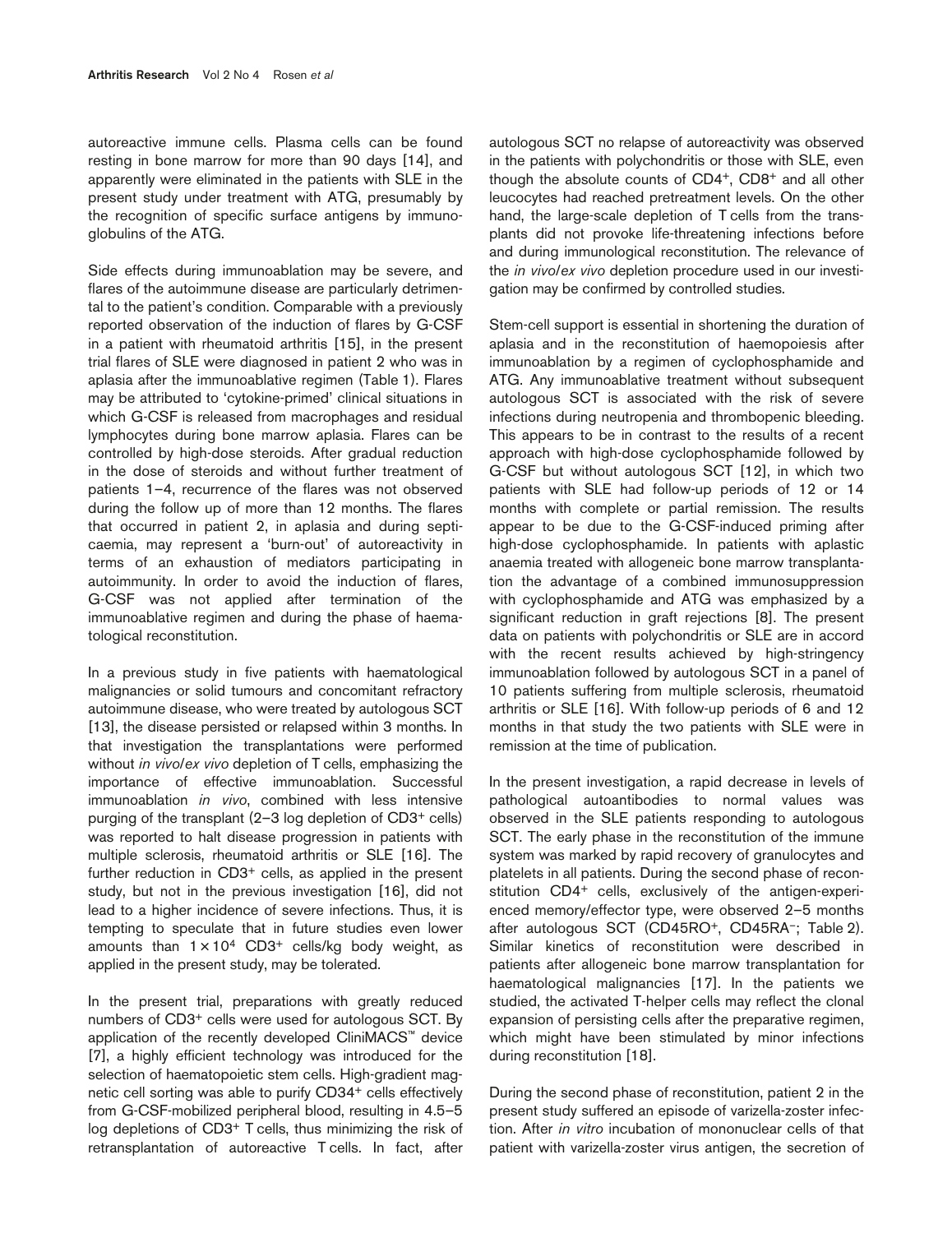IFN-γ by a subpopulation of T cells was observed (data not shown). This may exclude a persisting general deficiency of the immune system due to the aggressive immunoablation. Deficiency of the immune system was considered as a basic reason for self-tolerance in autoimmune disease after immunosuppression followed by autologous SCT [16].

The two patients with SSc who were evaluable for follow up showed no clinical and serological responses at 6 or 13 months after autologous SCT. We presume that insufficient immunoablation may have a role in the treatment failures. This is supported by the persistance of Scl-70 autoantibody, and by the early recovery of lymphocytes (patient 5) and natural killer cell reconstitution (patient 6). In SSc no correlation between the activity of the disease and the presence of autoantibodies has been shown, although serum Scl-70 is associated with poor prognosis with regard to pulmonary or cardiac involvement [19]. Patients 5 and 6 were still positive for Scl-70 after autologous SCT, suggesting a need for intensification of treatment. However, the reason for insufficient immunoablation in the SSc patients is not clear, and may be related to the underlying pathophysiology that is different from that in SLE. SSc appears to be less responsive, at least at the advanced stage of tissue destruction, due to fibrotic processes that are not present in SLE.

The present results are in contrast to those of a previous report of a significant decline in ANAs in a SSc patient within 6 months after autologous SCT [20]. The stable disease in patient 5 in the present study was accompanied by a pregnancy during the follow-up period. Pregnancy in patients with autoimmune disease has been postulated to be a reason for stability in SSc and multiple sclerosis [21,22]. Patient 7 of the present trial, who had a brief history of SSc, died 2 days after autologous SCT from cardiac failure due to massive pulmonary fibrosis. After 2g/m<sup>2</sup> cyclophosphamide was administered for stem-cell mobilization, she developed clinical and serological progress until autologous SCT. In hindsight, the advanced stage of pulmonary fibrosis was not foreseeable, and is to be considered the cause for the treatmentassociated mortality.

In conclusion, the present study demonstrates that the induction of immune tolerance for disease-related antigens is feasible and can be achieved with immunoablation and subsequent autologous SCT in the case of refractory polychondritis and SLE. Effective *ex vivo* depletion of CD34– cells can be achieved with state-of-the-art technologies, and appears to be essential for sustained tolerance after immunological reconstitution. These results show unambiguously that a 'reset' of the immune system was brought about, which was able to deal successfully with pathogens. The treatment consisted of one admission into hospital for stem-cell mobilization, and another one for

immunoablation and autologous SCT, with median durations of hospitalization of 20 and 34 days, respectively. The high costs of the complex and intensive therapy performed in the present study may be acceptable when compared with those of disease-related long-term hospitalization and invalidity.

### **Acknowledgements**

Drs Rosen and Thiel contributed equally to the present study. The authors are grateful to the nurses and the staff of the BMT Unit of the University Hospital Charité for the excellent care provided to our patients. We wish to thank Professor Dr Fritz Hölzel, Department of Biochemistry, University of Hamburg Medical School, for stimulating discussions on the subject matter, Sonja Kimmig for expert technical assistance and Imperial Cancer Research Technology (London, UK) for reagents.

#### **References**

- 1. Krance R, Brenner M: **BMT beats autoimmune disease.** *Nature Med* 1998, **4**:153–155.
- 2. Tyndall A, Fassas A, Passweg J, *et al*: **Autologous haematopoietic stem cell transplants for autoimmune disease: feasibility and transplant-related mortality.** *Bone Marrow Transplant* 1999, **24**: 729–734.
- 3. American College of Rheumatology Ad Hoc Committee on Systemic Lupus Erythematosus: **Guidelines for referral and management of systemic lupus erythematosus in adults.** *Arthritis Rheum* 1999, **42**: 1785–1796.
- 4. Hiepe F, Kiessig ST, Jahn S, *et al*: **A sensitive and class specific solid phase enzyme immunoassay for anti-DNA autoantibodies in supernatants of lymphocyte cultures and human hybridomas.** *Biomed Biochim Acta* 1986, **45**:K29–K35.
- 5. Miltenyi S, Müller W, Welchel W, Radbruch A: **High gradient magnetic cell separation with MACS.** *Cytometry* 1990, **11**:231–238.
- 6. Kato K, Radbruch A: **Isolation and characterization of CD34+ hematopoietic stem cells from human peripheral blood by highgradient magnetic cell sorting.** *Cytometry* 1993, **14**:384–392.
- 7. McNiece I, Briddel R, Stoney G, *et al*: **Large-scale isolation of CD34+ cells using the Amgen cell selection device results in high levels of purity and recovery.** *J Hematother* 1997, **6**:5–11.
- 8. Storb R, Etzioni R, Anasetti C, *et al*: **Cyclophosphamide combined with antithymocyte globulin in preparation for allogenic marrow transplants in patients with aplastic anemia.** *Blood* 1994, **84**: 941–949.
- 9. Vitali C, Bencivelli W, Isenberg DA, *et al*: **Disease activity in systemic lupus erythematosus: report of the Consensus Study Group of the European Workshop for Rheumatology Research. II. Identification of the variables indicative of disease activity and their use in the development of an activity score. The European Consensus Study Group for Disease Activity in SLE.** *Clin Exp Rheumatol* 1992, **10**:541–547.
- 10. Clements PJ, Lachenbruch PA, Seibold JR, *et al*: **Skin thickness score in systemic sclerosis: an assessment of interobserver variability in 3 independent studies.** *J Rheumatol* 1993, **20**:1892–1896.
- 11. Tyndall A, Gratwohl A: **Blood and marrow stem cell transplants in autoimmune disease. A consensus report written on behalf of the European League Against Rheumatism (EULAR) and the European Group for Blood and Marrow Transplantation (EBMT).** *Br J Rheumatol* 1997, **36**:390–392.
- 12. Brodsky RA, Petri M, Smith BD, *et al*: **Immunoablative high-dose cyclophosphamide without stem-cell rescue for refractory, severe autoimmune disease.** *Ann Intern Med* 1998, **129**:1031–1035.
- 13. Euler HH, Marmont AM, Bacigalupo A, *et al*: **Early recurrence or persistence of autoimmune diseases after unmanipulated autologous stem cell transplantation.** *Blood* 1996, **88**:3621–3625.
- 14. Manz RA, Thiel A, Radbruch A: **Lifetime of plasma cells in the bone marrow.** *Nature* 1997, **388**:133–134.
- 15. Vidarsson B, Gersson AJ, Onundarson PJ: **Reactivation of rheumatoid arthritis and develepment of leukocytoclastic vasculitis in a patient receiving granulocyte colony-stimulating factor for Felty's syndrome.** *Am J Med* 1995, **98**:589–591.